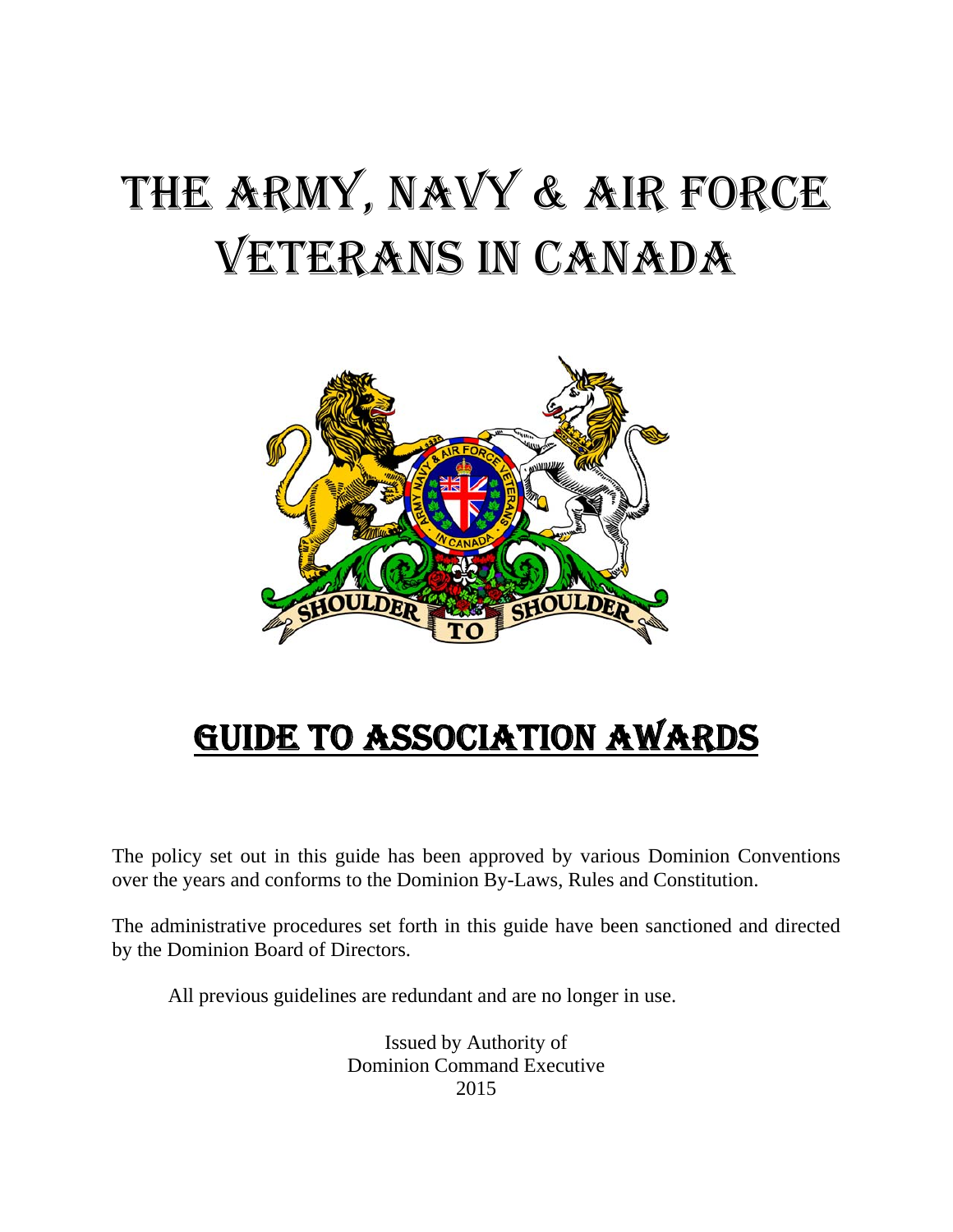This guide should be studied by the Unit Executive so that all of the important matters will be considered when recommending any member for a honour or an award.

To help future Executive Committees to make recommendations for honours and awards it is important that the Unit keep adequate records of the activities of its members.

#### **BEAR IN MIND THAT AT SOME FUTURE DATE YOU MAY BE AMONG THOSE WHO ARE BEING CONSIDERED FOR AN AWARD. YOU SHOULD MAKE SURE NOW THAT THE UNIT SECRETARY IS KEEPING A RECORD OF YOUR ACTIVITIES.**

All recommendations for honours and awards must be submitted on the regulation forms (refer to Award Recommendation Form) and sent to the Provincial Command for endorsement. The Dominion Command Awards& Rituals Committee is the final arbiter in these matters.

Consideration will be given for service to the Association as well as for service to the Community.

Before sending in the recommendation, be sure that the following items have been checked.

- 1. The member's name and Regimental Number or Rank (if applicable) have been correctly and clearly noted.
- 2. The member is in good standing and has been so for the necessary time frame.
- 3. The date the recommendation passed the Executive or General Meeting.
- 4. A copy of the resolution passed by the General Executive Meeting is forwarded with the recommendation.
- 5. The date the member joined the Association.
- 6. A complete resume on the provided forms of all activities as well as a comprehensive statement about the member: statements such as "was a good worker", "was outstanding", "was a member of a Committee" are insufficient. Be elaborate and specific. Therefore state how the member was a good worker, how the member was outstanding.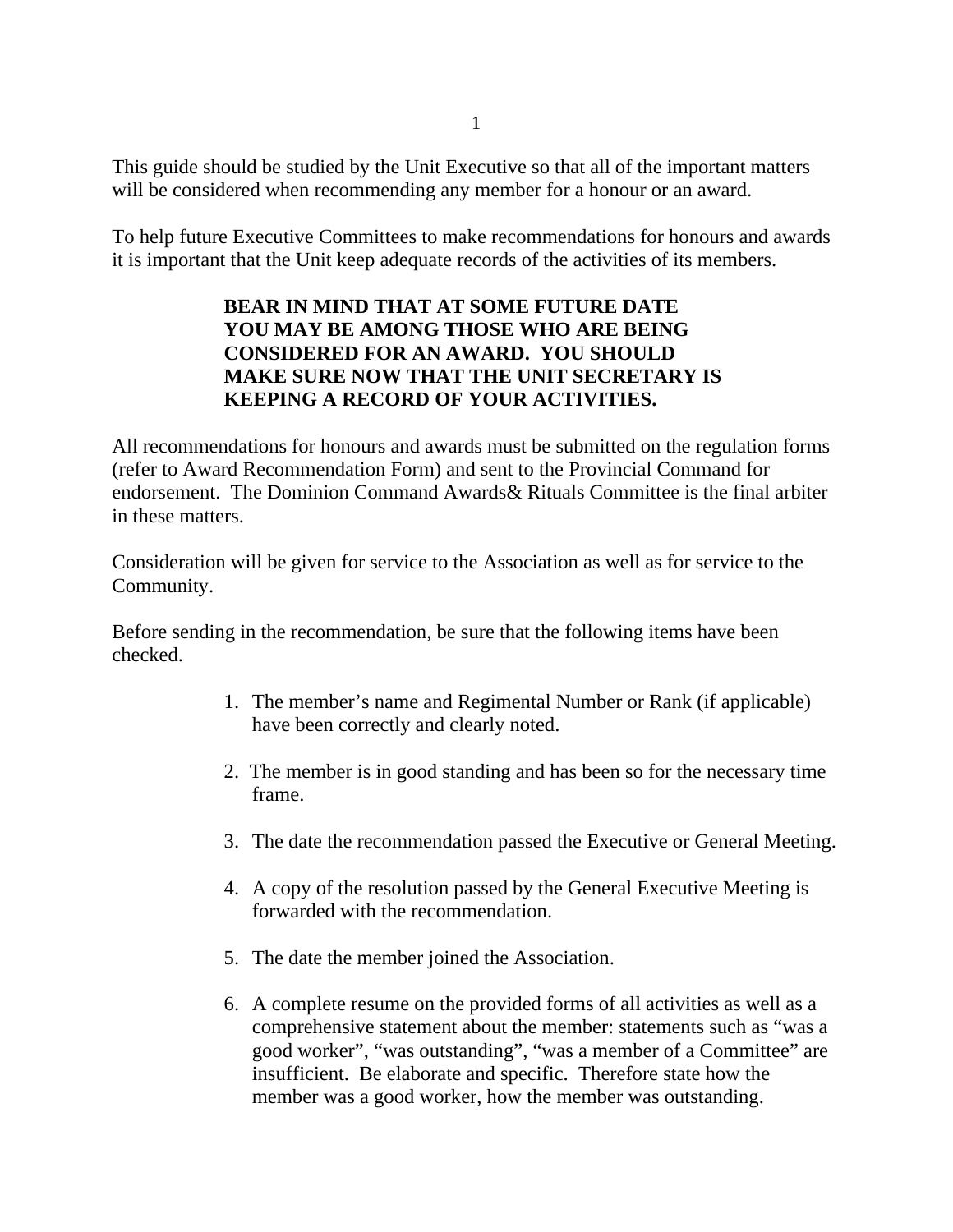- 7. All positions held with dates have been listed.
- 8. The Unit Seal and signature of the Unit President has been attached to the form.
- 9. One award only is checked.

If any of the above mentioned items have been omitted, **the recommendation will be returned** to the Unit for clarification.

All Association Awards will be awarded at the discretion of the Awards & Rituals Committee. A two year waiting period is required between Life Membership and the Order for Service and between the Order for Service and the Award of Merit.

In extenuating circumstances such as terminal illness the Awards & Rituals Committee may make exception.

# **AWARD OF MERIT**

This is the highest award that the Army, Navy & Air Force Veterans in Canada can bestow on a member of the Association. Approximately five Awards of Merit are presented at each Dominion Convention.

Consideration will only be given for Outstanding service beyond the call of normal duty by an Active or Affiliate Member in good standing of the Army, Navy & Air Force Veterans in Canada.

The recommendation must come from the Member's Unit, Provincial Command or Dominion Command and must detail all activities of the member from the time of joining the Unit and including all Community activities. The Order for Service is a prerequisite.

List by year the Office and Committee, whether by election or appointment, within or outside the Association. A brief sketch of Military Service may also be helpful. Give all the details possible.

The cost of this award is borne by Dominion Command.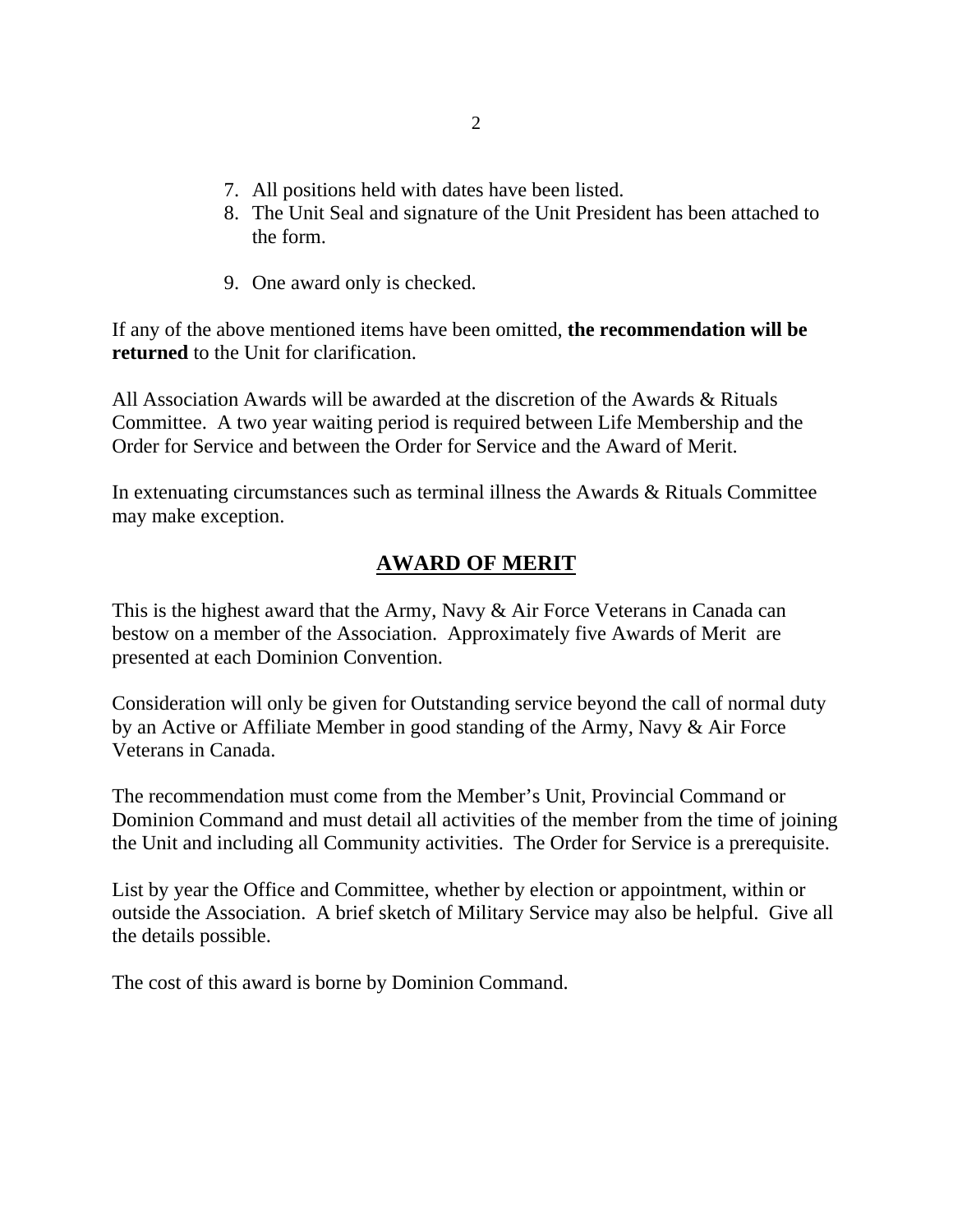### **ORDER FOR SERVICE**

The second highest award is for distinguished and extraordinary service to the Association and the Community by Active, Affiliate members who hold a Life Membership in the Association.

The recommendation for this award may originate at the Unit, Provincial Command or Dominion Command. Details of service to the Association and to the Community must be listed on the appropriate recommendation forms or on a separate sheet of paper.

List by year the positions held in the Unit, the Provincial Command, the Dominion Command and the Community.

Stress the service aspect of the member's activities because a member may never be or want to be an Executive Officer but may have given distinguished and extraordinary service to the Association or Community.

A minimum of 90 days is required to process a recommendation for Order for Service after it is received at Dominion Headquarters.

Check the Regalia Stores price list for the cost of this award.

#### **LIFE MEMBERSHIP**

Life Membership is awarded to an Active or Affiliate member for outstanding service.

The member must have been in good standing for **at least fifteen consecutive years immediately prior to the application** and must have given **outstanding service**.

This is the only award that requires a final Per Capita Tax payment which, in effect, exempts the member from Per Capita Tax for life. It is not to be considered a way of excusing a member from paying Unit dues and Assessments. A Life Membership will only be awarded for outstanding service and community involvement.

List by year all of the positions held in the Unit or Command and give details of all the Committees on which the member served.

Give dates, places, deeds, etc.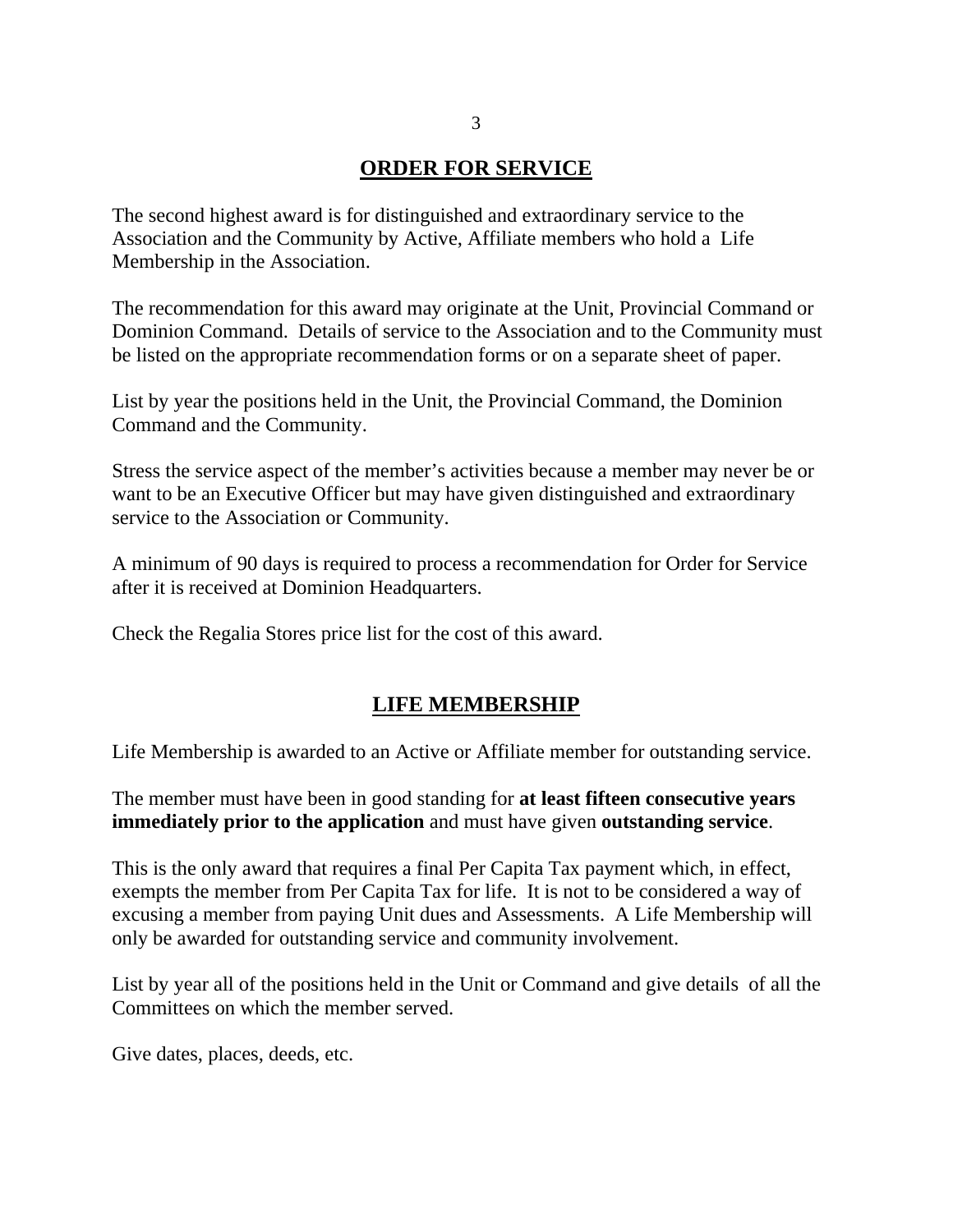A minimum of 90 days is required to process a recommendation for Life Membership after it has been received at Dominion Headquarters.

Check the Regalia Stores price list for the cost of this award.

# **LA LIFE MEMBERSHIP**

Ladies Auxiliary Life Membership is awarded to a member of the Ladies Auxiliary for outstanding service.

The member must have been in good standing for **at least fifteen consecutive years immediately prior to the application** and must have given **outstanding service**.

Unlike the Association Life Membership, there is no final payment of ladies auxiliary assessments for this award. Ladies Auxiliaries will be expected to continue to make the assessment payment for any members on which they bestow LA Life Membership. A LA Life Membership will only be awarded for outstanding service and community involvement.

List by year all of the positions held in the LA or LA Command and give details of all the Committees on which the member served.

Give dates, places, deeds, etc.

A LA Life Membership will be recommended on the proper form (refer LA Life Membership Form) which requires approval from the LA, the parent Unit, the LA Command (where applicable) and the parent Provincial Command. The award is NOT reviewed by the Dominion Awards and Rituals Committee. A minimum of 30 days is required to process a recommendation for LA Life Membership after it has been received at Dominion Headquarters.

Check the Regalia Stores price list for the cost of this award.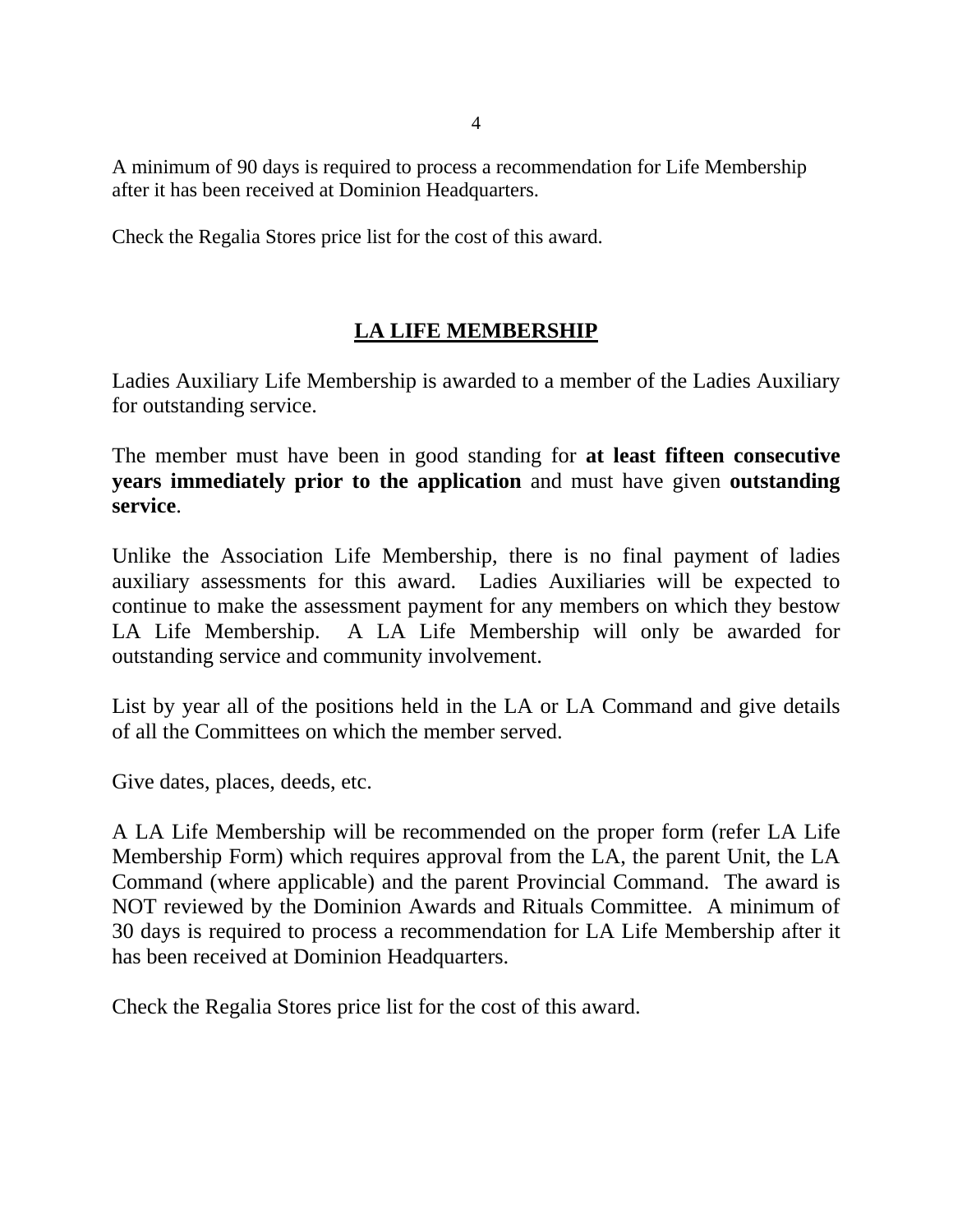### **PAST PRESIDENT MEDAL & CERTIFICATE**

A Past President Medal and Certificate may be awarded to a member who has served the Office of President (Unit or Command) for at least one term and is no longer in the Office.

A Maple Leaf Clasp and Certificate may be awarded to a member on completion of a second or subsequent term of serving the Office of President.

A member will only be issued one (1) Unit Past President Medal and one (1) Maple Leaf Clasp and if qualified one (1) Provincial Past President Medal and one (1) Maple Leaf Clasp regardless of the number of subsequent terms the member has served the Office of President. A Certificate may be issued for any number of subsequent terms.

The request for this award, **MUST** be made through Provincial Command (refer to Unit Past President Medal & Scroll Form). It is imperative that proper spelling of the person's name and the dates served be included with the request to ensure that the scroll is properly inscribed.

Check the Regalia Stores price list for the cost of these awards

# **LA PAST PRESIDENT MEDALLION & CERTIFICATE**

A Past President Medallion and Certificate may be awarded to a member who has served the Office of President (LA or LA Command) for at least one term and is no longer in the Office.

A Second Term Bar and Certificate may be awarded to a member on completion of a second or subsequent term of serving the Office of President.

A member will only be issued one (1) LA Past President Medal and one (1) Second Term Bar and if qualified one (1) LA Provincial Past President Medal and one (1) Second Term Bar regardless of the number of subsequent terms the member has served the Office of President. A Certificate may be issued for any number of subsequent terms.

The request for this award, **MUST** be made through the LA Provincial Command or Provincial Command (where applicable) (refer to LA Past President Medal & Scroll Form). It is imperative that proper spelling of the person's name and the dates served be included with the request to ensure that the scroll is properly inscribed.

Check the Regalia Stores price list for the cost of these awards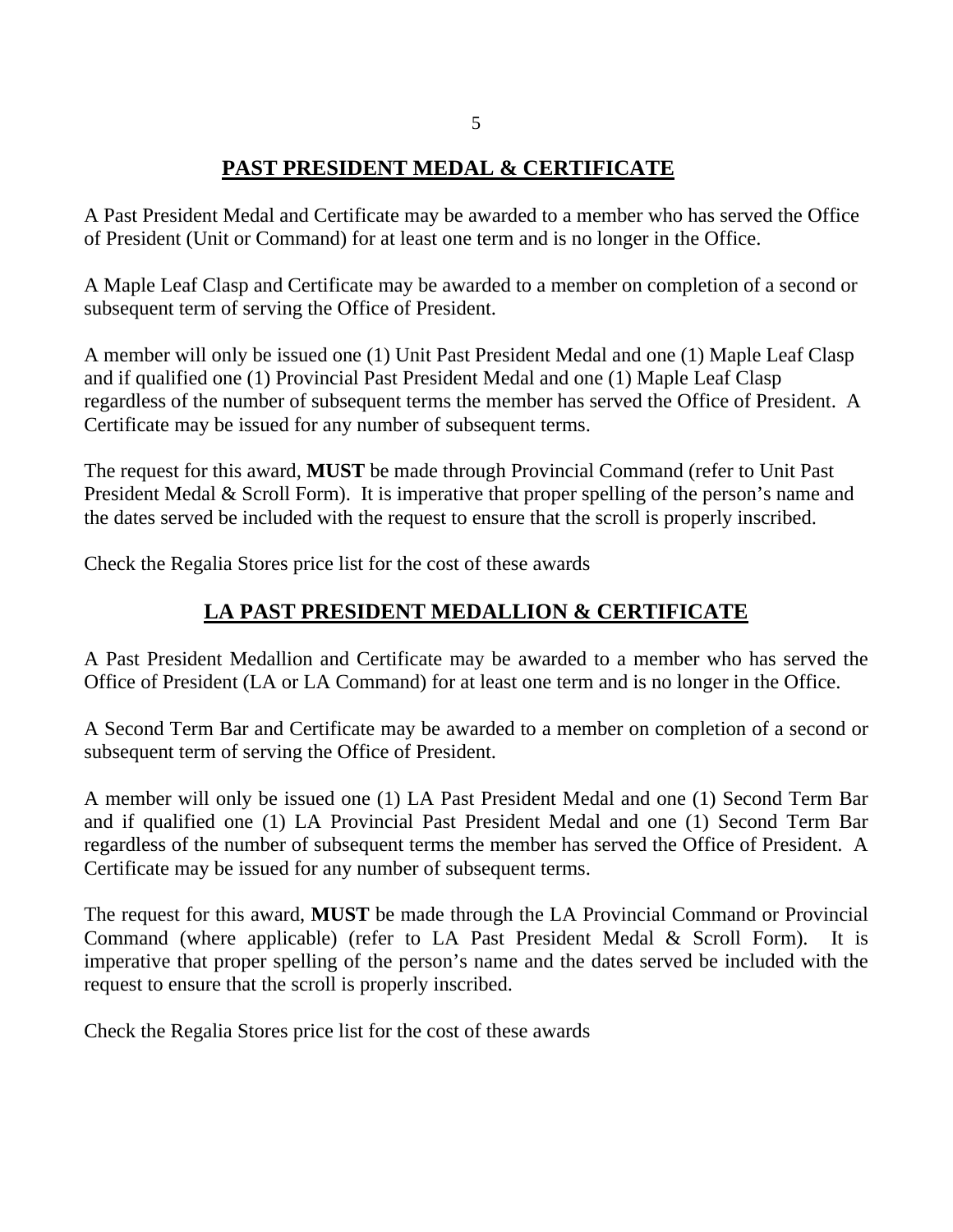### **LONG SERVICE AWARDS**

A Long Service Lapel Pin may be awarded to members and Life Members after completing 5, 10, 15, 20, 25, 30, 35, 40, 45, 50, 55, 60 and 65 years of honourable service in the Association. Long Service Lapel Pins are available from Dominion Command and are issued in accordance with Provincial Command regulations.

#### **LA LONG SERVICE AWARDS**

A LA Long Service Lapel Pin may be awarded to members and Life Members after completing 5, 10, 15, 20, 25, 30, 35, 40, 45, and 50 years of honourable service in the Association. LA Long Service Lapel Pins are available from Dominion Command and are issued in accordance with Provincial Command regulations.

#### **CERTIFICATE OF APPRECIATION (WITH MEDAL)**

A Certificate of Appreciation may be awarded by Commands, Units or the Ladies Auxiliary to any Member or to persons outside the Association who have contributed time and energy assisting with Command, Unit or Auxiliary programs. For example, coaching juvenile hockey, baseball, etc., and has generally been helpful to the extent that the Command, Unit or Auxiliary considers that the person should be officially recognized.

The Certificate of Appreciation is printed by and must be obtained from Dominion Command. The Certificate may be issued in blank to Commands, Units and Auxiliaries in accordance with Provincial Command regulations.

Should the Command, Unit or Auxiliary wish to have the Certificate engrossed by Dominion Command ready for framing it is available. The name of the recipient and the date the unit wishes to present the award are required if this is requested.

Certificates of Appreciation can be purchased by themselves or with an Appreciation medal.

A members who is receiving another Appreciation certificate and who has previously been awarded the appreciation certificate with medal may be given a certificate and maple leaf clasp to denote a subsequent award. Only (1) one clasp may be awarded and worn on the medal. A certificate may be awarded for any subsequent awards.

A member who has previously only received a certificate must be presented with a certificate with medal prior to being able to be presented with the clasp.